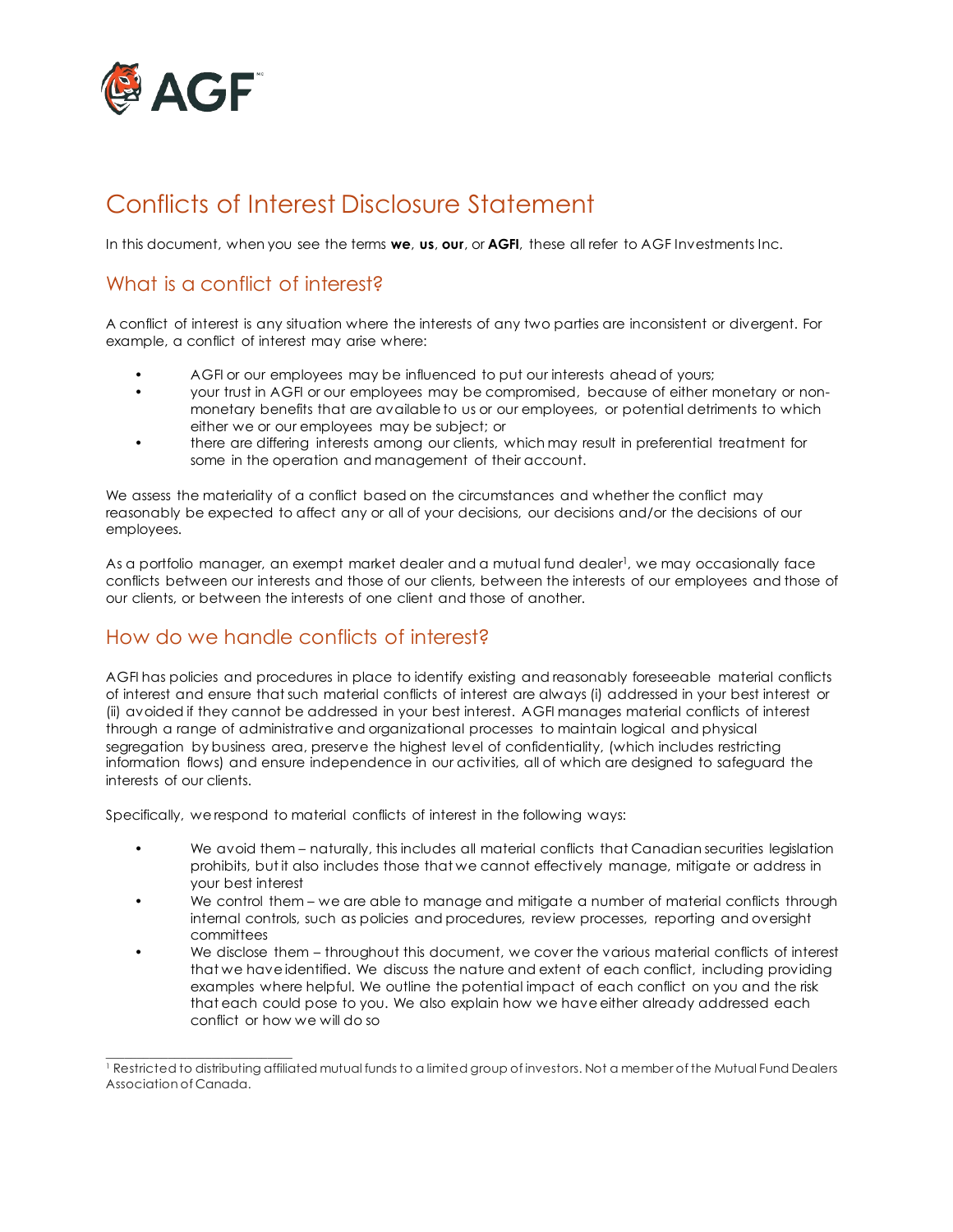

To help manage conflicts or the appearance of conflicts, AGFI employees must confirm annually that they have complied with AGF Management Limited's Code of Business Conduct and Ethics (the "**Code**"). The Code addresses and enforces AGF Management Limited ("**AGF**") and its subsidiaries' commitment to the maintenance of high standards of conduct and professionalism in all employee dealings on behalf of AGFI.

In addition, we act as an investment fund manager to publicly offered Canadian mutual funds (the "**AGF Mutual Funds**") and Canadian ETFs (collectively, the "**AGF Funds**"). Each of the AGF Funds has an Independent Review Committee ("**IRC**"). The IRC reviews and advises on AGF Funds' "conflict of interest matters"2. We manage the conflicts of interest we have as the investment fund manager in the best interest of the AGF Funds and based upon either the approval or recommendation from the IRC of the AGF Funds.

By providing you with this Conflict of Interest Disclosure Statement, we are ensuring that you are adequately informed about material conflicts of interest so that you are able to independently assess how they may affect the products and services we provide.

#### Related and Connected Issuers/Related Registrants

We are the investment fund manager and trustee of the AGF Funds, all of which are issuers of securities. As such, we are, or may be deemed to be, related or connected to the AGF Funds. We also provide investment management services to certain of the AGF Funds and our subsidiaries and affiliates may also provide investment management services to the AGF Funds. We are also the investment fund manager and trustee of AGFI pooled funds and Highstreet branded pooled funds that are sold pursuant to an offering memorandum. As an exempt market dealer and mutual fund dealer, we distribute certain of the AGFI pooled funds and AGF Mutual Funds directly to institutional clients. The Highstreet branded pooled funds are distributed exclusively by our subsidiary, Highstreet Asset Management Inc. ("**Highstreet**"). A potential conflict of interest may arise when clients invest in securities of these related or connected issuers, as we might benefit from those investments through increased management fees. Where AGFI recommends an investment in an AGF Mutual Fund or AGFI pooled fund, AGFI will disclose its relationship or connection to such fund or other connected issuer to the client and receive the client's written consent to the investment.

Lists of these related and connected issuers and related registrants are included in the AGFI Client Disclosure Document – you would have received a copy of this document at the time of opening your account, and updated versions annually thereafter and when there is a material change. One of these issuers is AGF, a publicly listed company whose non-voting class securities are listed on the TSX (AGF.B). We are wholly owned by AGF.

We have the following controls in place to address these conflicts:

- We do not act as an advisor in respect of the publicly traded securities of AGF;
- In accordance with applicable Canadian securities legislation, our AGF Funds are permitted to invest in securities of other funds that are related or connected issuers – known as a "fund on fund investment" – but we ensure that there is no duplication of management fees for the same service; and
- We collect internal semi-annual certifications to attest that there has been no duplication of management fees for the same service due to fund on fund investments.

\_\_\_\_\_\_\_\_\_\_\_\_\_\_\_\_\_\_\_\_\_\_\_\_\_\_\_\_\_\_ <sup>2</sup> "Conflict of interest matters" and the role of the IRC are governed by National Instrument 81-107 *Independent Review Committee for Investment Funds*.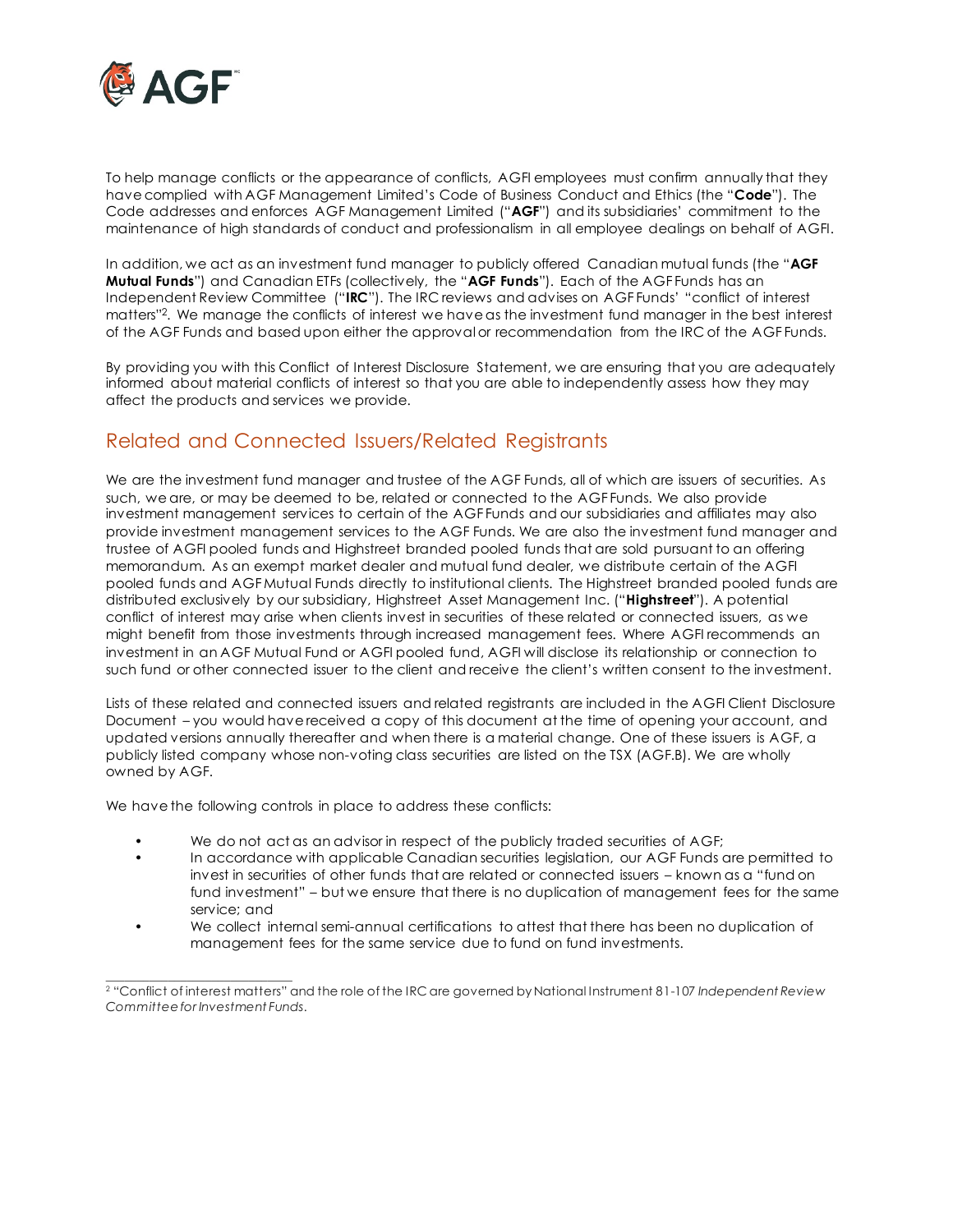

There may be another potential conflict of interest due to some of our officers and/or directors also serving as officers and/or directors of other AGF related entities. As a result, they may have access to information related to those other entities and may be in a position to benefit from that information.

We have the following controls in place to address this conflict:

- All such potential situations require internal corporate approvals, and we also complete regulatory disclosure and obtain Canadian securities regulatory approval where required;
- Ethical wall arrangements are in place to limit the internal exchange of information; and
- At various times of the year, we enact "blackout" periods, where we prohibit certain employees with access to confidential information from trading in securities of AGF.

Certain of AGF's subsidiaries provide regulated services and are registered in Canada and/or in foreign jurisdictions. The following are all considered related registrants of AGFI:

- AGF Investments America Inc. ("**AGFA**") and AGF Investments LLC ("**AGFUS**"), each a registered investment adviser with the U.S. Securities and Exchange Commission ("**SEC**");
- AGF International Advisors Company Limited, an entity regulated in Ireland and registered in Australia;
- Doherty & Associates Ltd. and Highstreet, each a subsidiary of AGFI and registered as a portfolio manager and exempt market dealer in Canada;
- Cypress Capital Management Ltd., a subsidiary of AGFI and registered as a portfolio manager and investment fund manager in Canada;
- Cypress Capital Management US Limited, a subsidiary of Cypress Capital Management Ltd. and a registered investment adviser with the SEC; and
- AGF Securities (Canada) Limited ("**AGFSC**"), a Canadian order-execution-only securities dealer and introducing broker supervised by the Investment Industry Regulatory Organization of Canada.

#### (collectively, the "**Related Registrants**")

We are also related to another registered entity, Priviti Capital Corporation, which, as a result of an equity stake held by AGF, is also considered related.

The Related Registrants are all separate legal entities that carry on their businesses independently. Certain of these entities may provide advisory services to AGF Funds. Our investment management personnel provide portfolio management and research services to clients of AGFUS through a participating affiliate arrangement and AGFA obtains all of its investment advisory services from individuals employed by us. AGFSC is a non-advising, order-execution-only broker that does not market its investment dealer services generally to the public and does not make any investment recommendations to its clients or Related Registrants. AGFSC currently does not provide any trade execution services to us or any other Related Registrant.

AGFI and all of our Related Registrants have arrangements with AGF and/or AGFI in respect of the sharing of certain non-advisory or non-dealer support services, such as compliance, legal, finance and accounting.

We monitor material conflicts of interest situations resulting from any of the above relationships according to applicable regulatory requirements and design internal policies to protect the clients' best interests. Each Related Registrant maintains its own policies and procedures to address these and other potential conflicts of interest situations that may arise in the normal course of providing their services to clients. Each entity has its own independent monitoring and oversight processes in respect of its policies and procedures.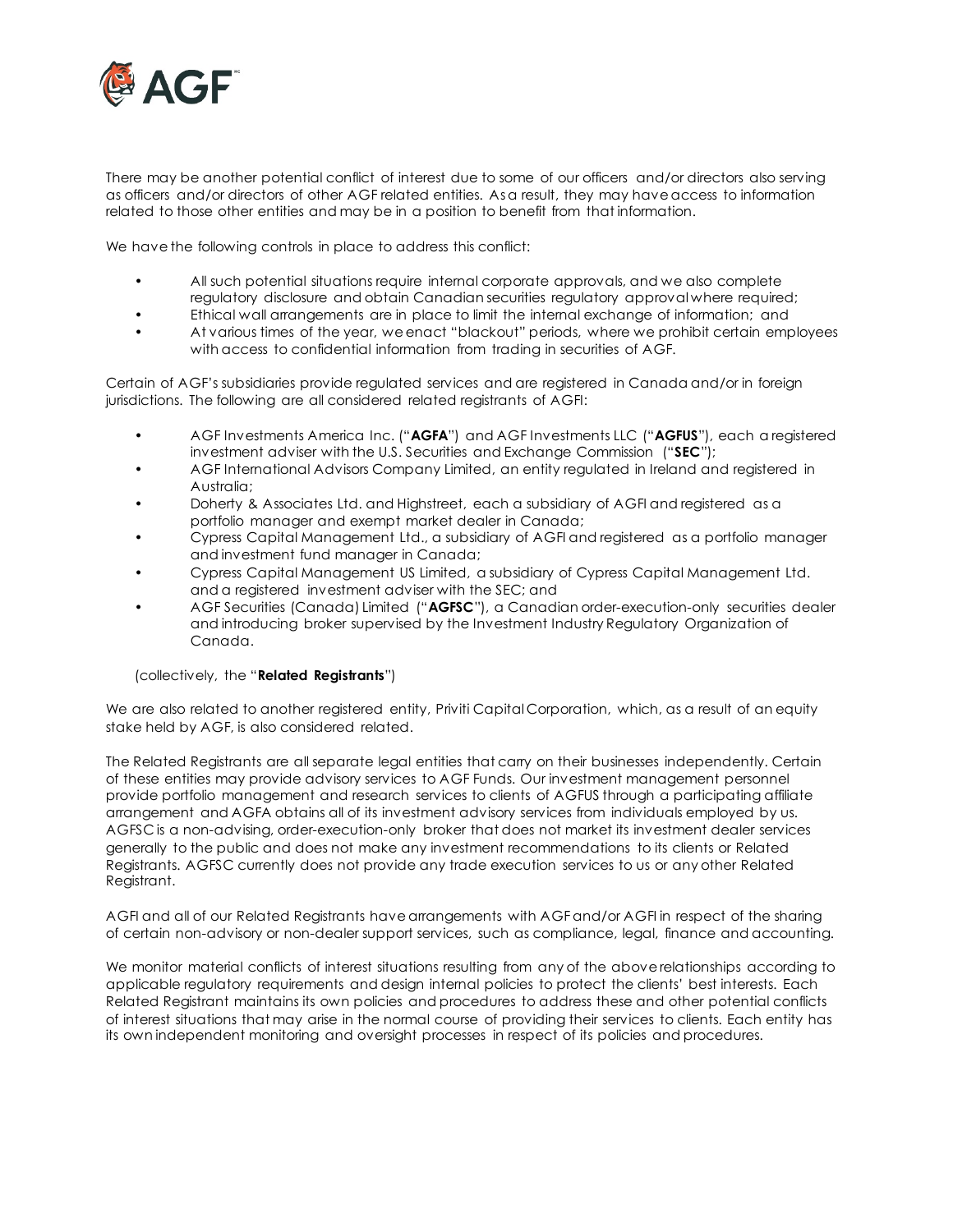

# Proprietary Products

In the course of providing our dealing activities, we may distribute securities to you that we also manage:

- The AGF Mutual Funds are a family of mutual funds, offered under a simplified prospectus, that are available via registered dealers to the general public. We may distribute institutional series of the AGF Mutual Funds to institutional clients.
- The AGFI pooled funds are prospectus-exempt funds, which we offer under an offering memorandum to eligible investors. We may distribute these pooled funds, from time to time, to certain eligible investors.

Collectively, we refer to all of these securities as "proprietary products". Lists of these proprietary products are included in the AGFI Client Disclosure Document – you would have received a copy of this document at the time of opening your account, and updated versions annually thereafter and when there is a material change.

In each case, we act as the investment fund manager to these proprietary products, which means that we are responsible for the operation of the funds, including hiring portfolio managers to manage each fund's portfolio. In most cases, we are also the portfolio manager, which means that we provide investment management services to the fund. To the extent we can access information for comparable products, we perform periodic due diligence on comparable (non-proprietary) products in the market and evaluate whether the proprietary products are competitive with the alternatives available in the market.

Since we only distribute proprietary products, the suitability determination that we and our employees conduct may not consider the larger market of non-proprietary products or whether those non-proprietary products would be better, worse or equal in meeting your investment needs and objectives.

In some cases, we may act as the portfolio manager to a segregated account that invests only in our proprietary products. In those cases, the client is aware of and has approved the investment policy statement as we will not consider the larger market of non-proprietary products when allocating for these types of segregated accounts.

# Conflicts of Interest Relating to AGFI Personnel

The Code and AGFI's related policies and procedures establish basic principles for employee conduct, which, among other things, prohibit an employee from:

- disclosing confidential information acquired in the course of their work regarding the activities of AGFI, including AGFI's clients;
- accepting gifts that could influence their ability to exercise objective and independent business judgement; or
- engaging in any business transaction that would place their personal interest ahead of AGFI's interests.

# Personal Trading

A potential conflict of interest could arise when our employees buy or sell securities in their own personal investment accounts. Some employees have access to and use confidential information as part of their day-to-day responsibilities, either about our clients' accounts specifically or about our trading strategies generally. Other employees may not use such information in their roles but may (or potentially may) have access to it. Without appropriate controls, an employee could use this confidential information for personal gain – for example, by trading in a security before we trade it in client accounts and potentially receiving a better price on that trade (also known as "front running").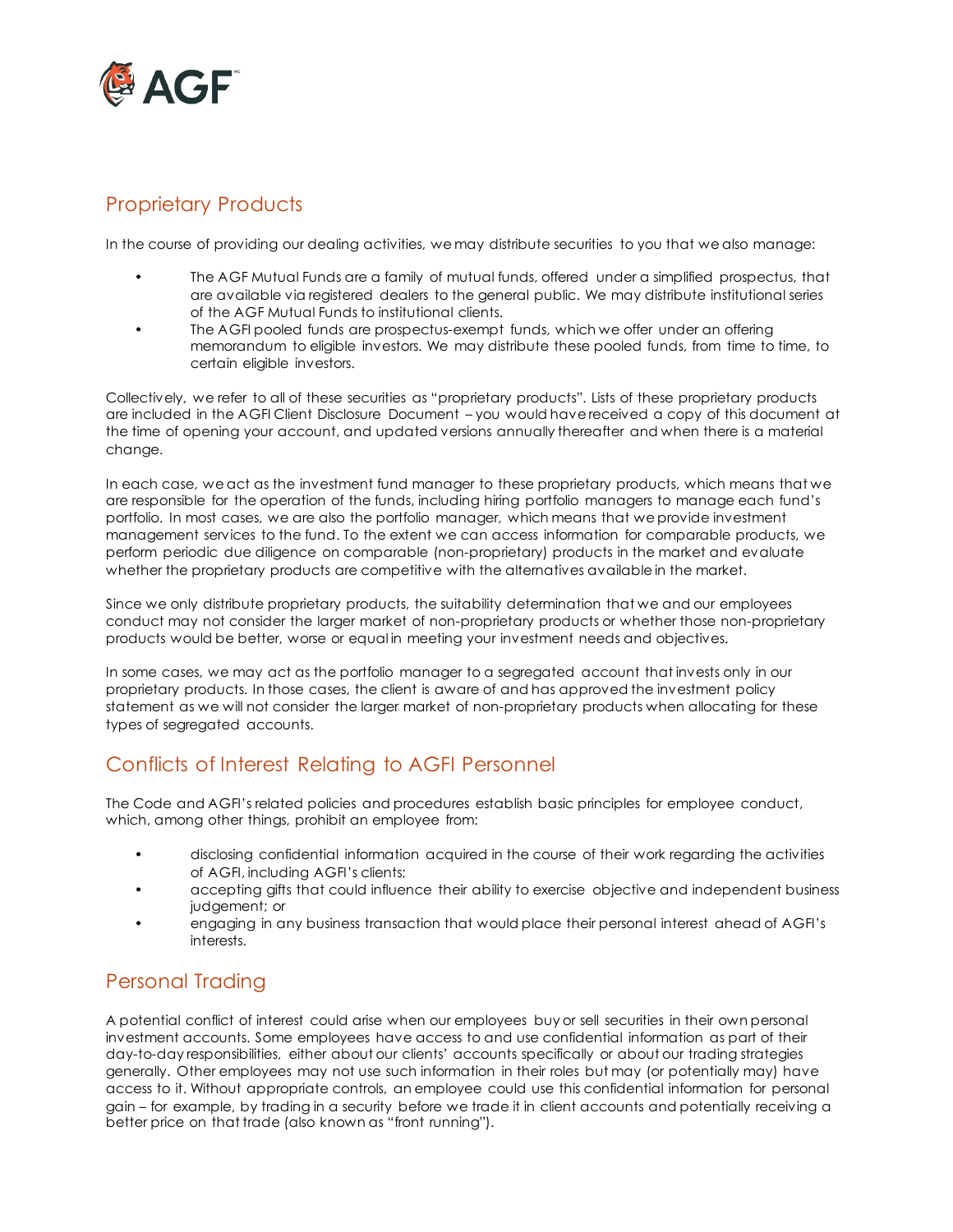

To ensure that the best interests of our clients are placed ahead of employees' personal interests and to avoid any actual or perceived conflicts of interest with respect to personal trading, AGFI has established a Code of Ethics for Personal Trading (the "**Personal Trading Code**"). The Personal Trading Code requires that all employees that are identified as having access, or potential access, to client trading information (i.e., an access person) are required to pre-clear personal trades to avoid conflicts with client trading. In addition, we have a system of controls to reconcile all access person trading to certifications and broker statements.

#### Outside Business Activities

A potential conflict of interest could arise when any of our employees conduct other business activities not related to their responsibilities at AGFI. These activities could take many forms, including, but not limited to:

- volunteering;
- political participation;
- operating an independent business;
- serving as an officer or a board member for a not-for-profit organization, private company or public company; or
- financial involvement with other companies or external organizations outside AGF.

Outside business activities may (or may be perceived to) compromise the employee's independence, cause confusion for our clients or interfere with the employee's ability to perform their job responsibilities.

Our primary control to address this conflict is our Non-AGFI Activities Approval Process, which includes the employee providing full disclosure of the intended activities, followed by multiple levels of review and approval and a determination of whether the outside activities present a conflict of interest for the employee before we allow an employee to engage in those activities. Additionally, any individuals who are registered with a Canadian securities regulatory authority are required to receive regulatory approval and provide ongoing disclosure of any changes.

# Conflicts of Interest Relating to Investment Advisory Activities

The following sets out existing and reasonably foreseeable material conflicts of interest that may arise in AGFI's capacity as a portfolio manager to institutional clients, the AGFI pooled funds, the Highstreet pooled funds and the AGF Funds (hereinafter referred to as "clients").

# Fair Allocation of Investment Opportunities

A potential conflict of interest could arise when determining how to allocate investment opportunities across client accounts, both in terms of which clients will participate and the extent to which they will participate. For example, without appropriate controls in place, a portfolio manager could choose to allocate trades that receive better prices to clients who pay higher fees on their accounts or with whom they have a personal relationship of some kind. As a result, clients who did not receive those better prices may ultimately experience poorer performance or miss out on some investment opportunities.

We have a number of controls in place, as set out in our Fair Allocation Policy, designed to ensure that we treat all accounts fairly:

- Our portfolio managers must submit all investment orders through our trade order management system. Each order is approved, time stamped and recorded on the order blotter. Assuming there are no restrictions on a given order, we bulk together all purchases and sales for the same security (regardless of the account or fund) in a block trade.
	- When a block trade is only partially filed, we base the allocation of the execution price and the commissions on the proportion of the original time-stamped orders. Where different brokers fill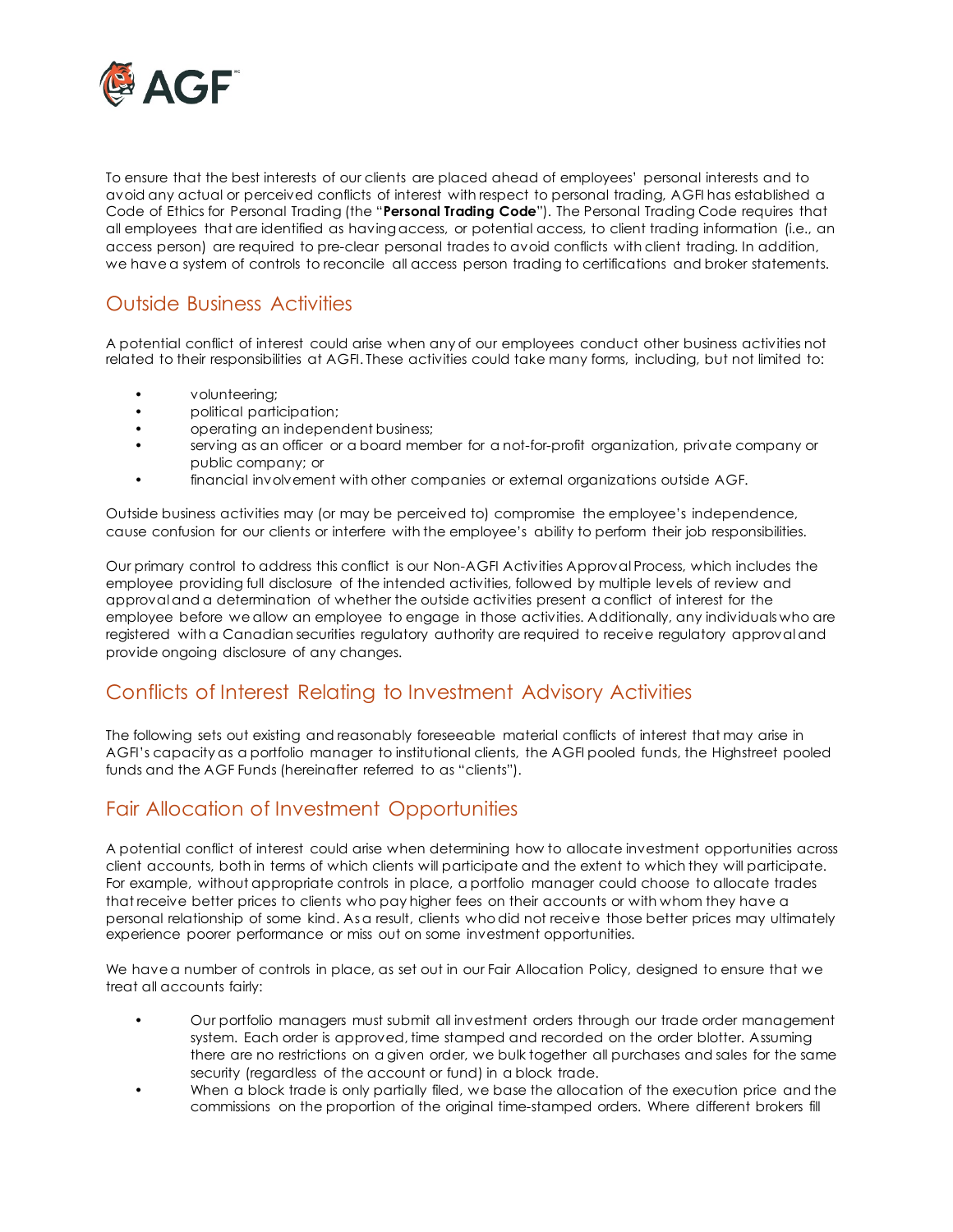

an entire block at once or at essentially the same time, we allocate the average price and commissions on the entire block across all bulked orders.

We typically allocate the filled amount across the original orders on a pro-rata basis. Sometimes, there may be a cap on the number of securities available that is beyond the control of our portfolio managers – in the case of treasury issues or hot issues, for example. When that occurs, we will allocate the total number of securities we receive across all of the participating portfolios so that we treat portfolios fairly based on the significance of that transaction to the mandates of those portfolios.

Other controls we have in place include periodic reviews, reports and certifications by our portfolio managers and traders to attest to fair allocation of investment opportunities across client accounts.

#### Best Execution

Best execution is defined as the most advantageous execution terms reasonably available under the circumstances. This includes such factors as price, speed of execution, certainty of execution and the overall cost of the transaction. A potential conflict of interest could arise in parts of that process such as selecting the broker to execute the trade – in the event an employee allowed their own personal bias to affect that decision, best execution for the client may not be achieved.

AGFI's Best Execution and Broker Selection Policy (the "**Best Execution Policy**") sets out the framework for execution of all investment transactions, to ensure that we continually adhere to both best execution principles and applicable regulatory requirements. Under the Best Execution Policy, we engage a third-party service provider with expertise and access to global market trade information to conduct a quarterly analysis and assessment of trade costs for all AGFI client assets. The assessment considers several factors and provides us with the information needed to assess the relative performance of our trading team with respect to best execution.

In addition, all trading employees are required to certify quarterly that they have been in compliance with the Best Execution Policy.

# Soft Dollars

A potential conflict of interest could arise around the practice known as "soft dollars". This refers to directing the transactions of client accounts to specific brokers in return for goods and services beyond order execution. There would be an inherent conflict in any situation where a client pays more than the lowest possible commission rate, or where a firm conducts excessive trading in a client's account to generate a large amount of soft dollar credits. Commissions paid by one client might also result in goods and services for the benefit of other clients.

Our primary control to address this conflict is the AGFI Use of Client Commissions (Soft Dollar) Policy (the "**Soft Dollar Policy**"). The Soft Dollar Policy requires that the goods and services we receive must be used to assist with trading/investment decisions we make on our clients' behalf – which we call "Permitted Services" – and that clients derive reasonable benefit from the use of such Permitted Services. Examples of Permitted Services include trading or modelling software, market data, research and trading advice, all of which directly assist in the investment decision-making process.

While the Permitted Services may not always directly or exclusively benefit the client whose commissions paid for them, over time, all clients whose commissions were involved in securing the Permitted Services must ultimately receive a fair and reasonable benefit.

We undertake quarterly reviews and reporting of all soft dollars generated and services received. All trading employees are also required to certify quarterly that they have been in compliance with the Soft Dollar Policy.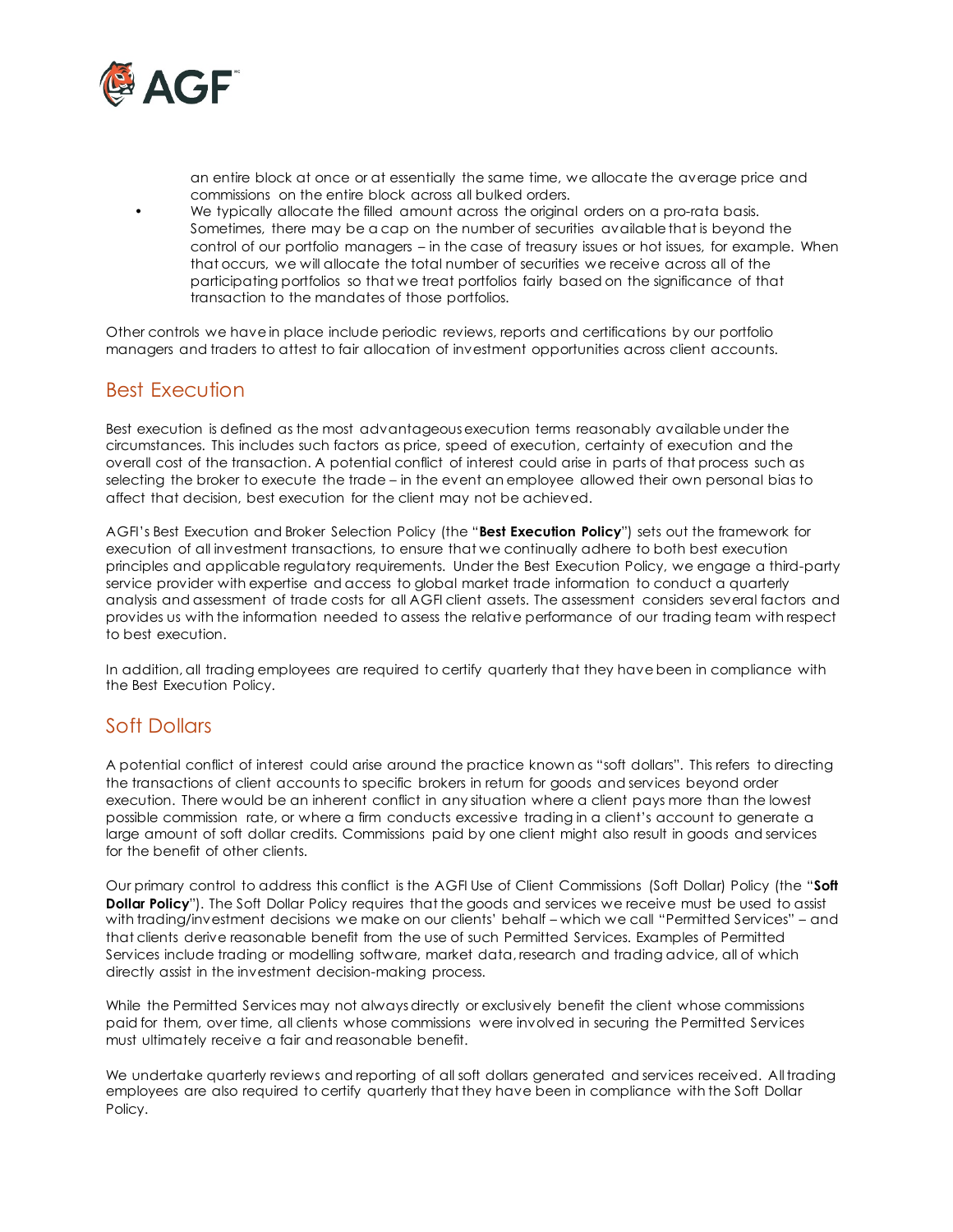

# Fees and Valuation Practices

As we charge our clients fees for our advisory services based upon the market value of a client's account, a potential conflict of interest could arise with respect to valuing the investments in our investment funds and institutional client accounts. While determining the value of a given security is often straightforward, there are certain situations – private investments and other unlisted securities, illiquid securities, etc. – where determining the value can be more complicated. An inflated valuation could help to attract investors to a fund, or result in investors or clients being overcharged management fees.

Our primary control to address this conflict is the AGFI Valuation and Accounting Policy (the "**Valuation Policy**"), which mandates our approach to determining a value for all types of securities. A copy of the Valuation Policy is available upon request. As part of the Valuation Policy, we also have a Valuation Committee that is comprised of members that are independent of our portfolio management responsibilities. The Valuation Committee approves the valuation of all illiquid and private securities on at least a monthly basis.

#### Trade Errors

A potential conflict of interest could arise when either one of our employees or the executing broker makes an error in executing a portfolio trade. Errors could result from a trade of the wrong security, a trade in the wrong direction (for example, a purchase instead of a sale), a trade being outside the price instructions provided, a trade for the wrong quantity of securities, a trade being placed in the wrong account, or a trade order being duplicated.

We address this conflict via the AGFI Trade Error Policy, to ensure that we remedy trade errors in the best interest of our clients. When an employee identifies a trade error, they must notify our Trade Error Committee immediately. The Trade Error Committee will review the error details and decide how to resolve the error. We correct and cover the cost of trade errors where the error results in a loss to the client's account, while gains in a client's account due to a trade error will accrue to the client. Our Trading Desk must certify quarterly that all trade errors have been addressed per the Trade Error Policy.

# Inter-Fund Trades and Cross Trades

A potential conflict of interest could arise when we are on both sides of a trade – for example, purchasing or selling securities between funds of the same manager. The AGF Funds are subject to the inter-fund self dealing investment prohibitions of Canadian securities legislation; however, they are permitted to conduct certain inter-fund trades in accordance with the requirements of National Instrument 81-107 *Independent Review Committee for Investment Funds.* The AGF Funds' IRCs have issued standing instructions to allow us to proceed with inter-fund trades in accordance with AGFI's Inter-Fund Trading Policy, which ensures that an inter-fund trade achieves a fair and reasonable result for the relevant AGF Funds and is in the best interests of the respective securityholders of the AGF Funds. Without adequate controls, inter-fund trades could be at a price less favourable than the market or might not be equally beneficial to both sides of the trade.

Canadian securities legislation outlines certain prohibitions in connection with cross trading. AGFI will NOT:

- cross trade between any personal account of any AGFI employee, officer or director and any client account;
- cross trade between any AGFI pooled funds or Highstreet pooled funds;
- cross trade between any segregated accounts unless specifically permitted by the clients; or
- execute any inter-fund trade between AGF Funds, unless in accordance with the Inter-Fund Trading Policy.

Additionally, our Trading Desk must certify quarterly that they have been in compliance with the Inter-Fund Trading Policy.